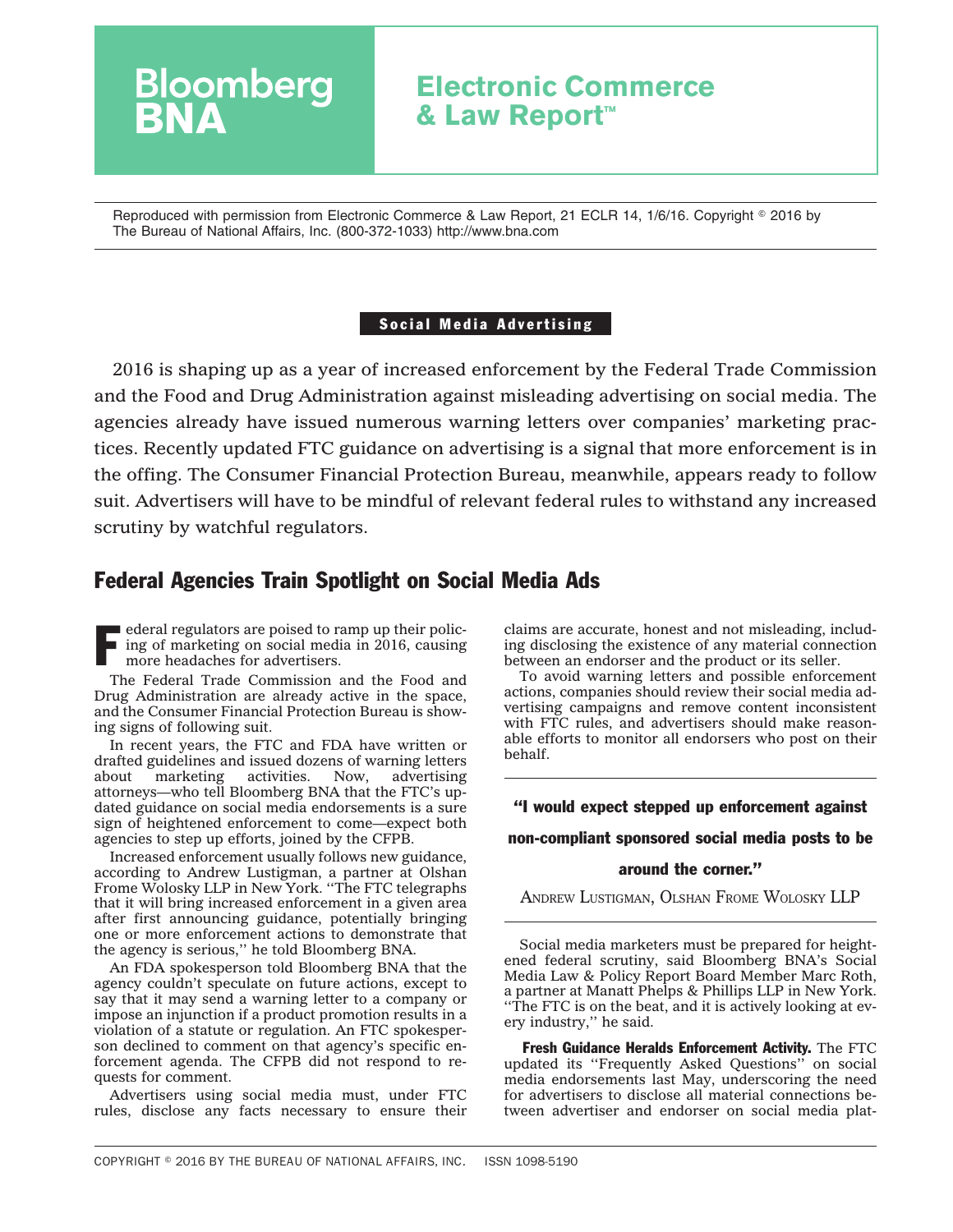forms such as Twitter, Facebook, Pinterest and You-Tube (20 ECLR 830, 6/10/15).

So far, the FTC and FDA have been the most active agencies watching social media marketing. The FTC has charged numerous companies over the past few years with deceptive social media practices. The FDA has issued 24 warning letters in the past three years, challenging promotional claims for FDA-regulated products on Facebook and other social media sites.

Although the CFPB has not yet taken action directly related to social media marketing, Anthony DiResta, a partner at Holland & Knight in Washington D.C., told Bloomberg BNA that he expects that agency—which looks into all forms of deceptive advertising by financial services companies—to begin scrutinizing social media as well.

# FTC Timeline

**May 29, 2015 FTC updates its FAQs to address the challenges of making disclosures on specific social media platforms, including Twitter, Facebook, Pinterest and YouTube.** 

**June 23, 2010 FTC publishes an informal, frequently asked questions page on the guides, addressing general questions involving bloggers and social media.**

# **Oct. 5, 2009 国 图 뭐**

**FTC revises the guides to ensure they apply to new media formats, such as blogs and social media.**

## **Jan. 18, 1980**

**FTC adds to the guides three new sections on general considerations, consumer endorsements and disclosures of material connections.**

## **May 21, 1975** ● □ 日

**FTC issues the "Guides Concerning the Use of Endorsements and Testimonials in Advertising," with regard to ads found on TV, in print, radio and word-of-mouth marketing.**

A BNA Graphic/ftcc16g1

FTC Officials Speak Out. Following the FTC's new guidance, top agency officials publicly highlighted the commission's interest in social media marketing practices.

On Dec. 22, the FTC issued an [enforcement policy](https://www.ftc.gov/system/files/documents/public_statements/896923/151222deceptiveenforcement.pdf) [statement](https://www.ftc.gov/system/files/documents/public_statements/896923/151222deceptiveenforcement.pdf) and accompanying [guidance](https://www.ftc.gov/tips-advice/business-center/guidance/native-advertising-guide-businesses) on native advertising and in what scenarios disclosures may be necessary to avoid deception (21 ECLR, 1/6/16). The term "native advertising" refers to advertising that mimics the medium in which it is distributed. Examples cited by the FTC include advertising that appears to be news on social media platforms, or advertising that is embedded in social media content such as in a YouTube video.

On Nov. 16, the FTC announced in its [fiscal year 2015](https://www.ftc.gov/system/files/documents/reports/agency-financial-report-fy2015/151116afr_0.pdf) [financial report](https://www.ftc.gov/system/files/documents/reports/agency-financial-report-fy2015/151116afr_0.pdf) that it will continue in 2016 to bring enforcement actions against deceptive advertisements in social media. The agency said it would prioritize investigating the use of false online reviews, undisclosed material connections with reviewers, and prohibitions on negative reviews.

On Oct. 6, FTC Bureau of Consumer Protection Director Jessica Rich told a Word of Mouth Marketing Association gathering that the FTC will continue in 2016 to focus on social media endorsements, as consumers are increasingly becoming enlisted in social media campaigns to tout products. ''In general, when there are material connections (like payment) between a marketer and an endorser, they must be disclosed clearly and prominently,'' Rich said.

''It's pretty clear that the FTC now accepts social media marketing as an integral part of its agenda,'' said DiResta.

Peter Brody, a partner at Ropes & Gray LLP in Washington D.C., echoed DiResta's sentiment. ''The FTC has really been warning the industry for a while,'' he told Bloomberg BNA.

DiResta and Brody are advisory board members of Bloomberg BNA's Social Media Law & Policy Report.

FDA Enforcement Also Signals Increase. Advertisers in regulated industries should also check their marketing efforts against guidance from the FDA, said Benjamin M. Zegarelli, a partner at Epstein Becker Green P.C. in New York.

''The presence of social media guidance means that the FDA is watching promotional communications closely,'' Zegarelli told Bloomberg BNA Dec. 2. ''The FDA's monitoring is certain to continue as promotional communications over social media become more prevalent, leading to a likely increase in enforcement letters addressing company communications on social media,'' he said.

On Aug. 7, 2015, the FDA sent a [warning letter](http://www.fda.gov/downloads/Drugs/GuidanceComplianceRegulatoryInformation/EnforcementActivitiesbyFDA/WarningLettersandNoticeofViolationLetterstoPharmaceuticalCompanies/UCM457961.pdf) to drugmaker Duchesnay Inc. over Kim Kardashian's social media post that endorsed the morning sickness drug Diclegis. The paid endorsement was false or misleading, the FDA asserted, because it failed to communicate risk information associated with the drug's use. The FDA asked the drug company to stop what the agency called misbranding of the drug and to submit a plan of action to disseminate corrective advertising. Following the warning, Kardashian posted corrective statements on Instagram, Facebook and Twitter with the hashtag #CorrectiveAd.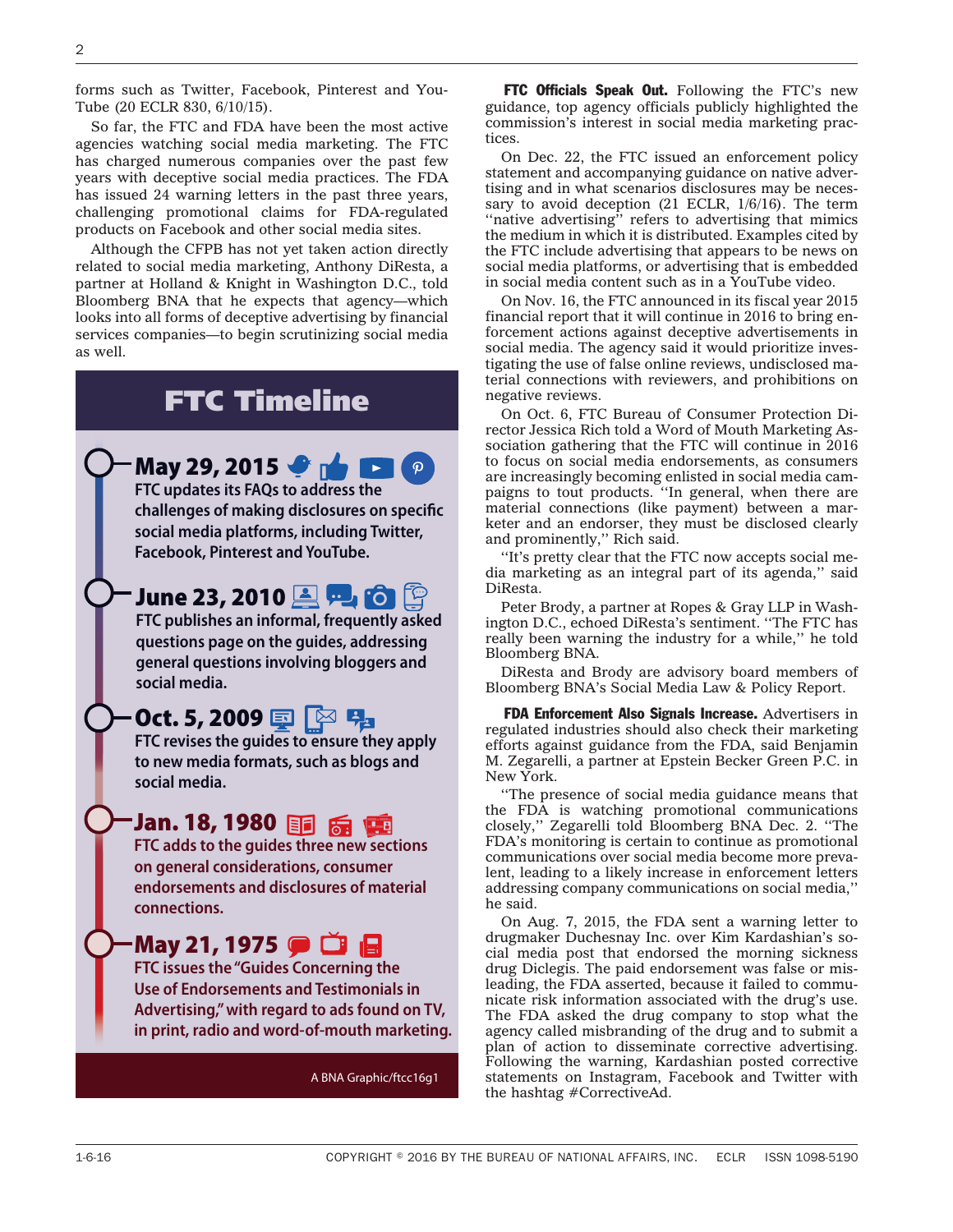The FDA's warning letter sent a signal that the agency will be vigorously enforcing social media marketing practices, and that brands should be actively monitoring their endorsers' social media posts, Lustigman said.

Zegarelli said the FDA will continue to watch social media closely in the new year.

''We have no reason to believe the FDA will slow

down issuing warning letters generally around

violative promotional claims made in the context of

### social media.''

NIKKI REEVES, KING & SPALDING

''The FDA will not hesitate to bring enforcement actions against companies that use social media platforms in ways that are inconsistent with the FDA's traditional limitations on product promotion,'' he said.

In Congress, Rep. Billy Long (R-Mo.) introduced [leg](https://www.congress.gov/bill/114th-congress/house-bill/2479)[islation](https://www.congress.gov/bill/114th-congress/house-bill/2479) May 22 that would require the FDA to issue upto-date regulations on the dissemination of information about medical product information on social media. The bill, H.R. 2479, is pending in the House Energy and Commerce Committee.

Advertisers Should Watch CFPB Too. Advertisers should also study the social media guidance released by the Federal Financial Institutions Examination Council (FFIEC), DiResta said. The FFIEC is an interagency body empowered to prescribe uniform principles and standards for the Consumer Financial Protection Bureau.

The CFPB's recent crackdown on marketing services agreements is a sign that the agency will soon turn its attention to violations of the FFIEC's social media guidance, Debbie Hoffman, chief legal officer of Digital Risk in Maitland, Fla., told Bloomberg BNA.

''That enforcement will naturally lead to a ripple effect of enforcement over social media,'' Hoffman said.

The CFPB has jurisdiction over banks, credit unions and other financial service providers. However, it would be a good idea even for companies outside the CFPB's jurisdiction to study the agency's actions, DiResta said. Its guidance serves as a broad ''communications policy'' that ensures all communications made on behalf of a company are accurate, transparent and compliant with all consumer protection regulations, he said.

''I would not be surprised in 2016 if the government both the FTC and the CFPB—looks for more rigorous policies concerning their advertising compliance during investigations and supervisory examinations,'' he said.

Steps Marketers Can Take Now. Enforcement activity related to social media marketing has come in the form of warning letters from either the FDA alone or, in some instances, jointly from the FDA and FTC.

According to Kristi Wolff, special counsel at Kelley Drye & Warren LLP in Washington D.C., the FTC commonly engages in private investigations of a company's advertising, including advertising on social media platforms. It will file enforcement actions in cases of decep-

### FTC Enforcement Over Disclosure of Material Connections

App maker who failed to disclose his connection with the company in promoting his research must stop representing that the app is backed by science and must make the required disclosures in the future (*[In re Carrot Neurotechnology, Inc.](https://www.ftc.gov/system/files/documents/cases/150917carrotneuroorder.pdf)*, FTC , No. 142 3132, consent order accepted  $9/17/15$ ) (20 ECLR 1318, 9/23/15).

**n** Online entertainment network must refrain from posting YouTube videos by paid ''influencers'' endorsing an Xbox game console (*[In re Machinima](https://www.ftc.gov/system/files/documents/cases/150902machinimaorder.pdf) [Inc.](https://www.ftc.gov/system/files/documents/cases/150902machinimaorder.pdf)*, FTC, No. 142 3090, consent order accepted 9/2/15) (20 ECLR 1267, 9/16/15).

video game company and its advertising agency must disclose the material connection between any endorser of its PlayStation game console (*[In re Sony Computer Entertainment America LLC](https://www.ftc.gov/system/files/documents/cases/1503sonydo.pdf)*, FTC, No. C-4514, final order issued 3/24/15, *[In re](https://www.ftc.gov/system/files/documents/cases/1503deutschdo.pdf) [Deutsch LA, Inc](https://www.ftc.gov/system/files/documents/cases/1503deutschdo.pdf)*, FTC, No. C-4515, final order issued 3/24/15) (20 ECLR 521, 4/8/15).

tive commercial practices. Settlements in enforcement actions provide good guidance for the entire industry.

### ''I would not be surprised in 2016 if the

government—both the FTC and the CFPB—looks

for more rigorous policies concerning their

advertising compliance during investigations and

#### supervisory examinations.''

ANTHONY DIRESTA, HOLLAND & KNIGHT

For example, the FTC obtained in September a [settle](https://www.ftc.gov/system/files/documents/cases/150902machinimaorder.pdf)[ment order](https://www.ftc.gov/system/files/documents/cases/150902machinimaorder.pdf) barring a video game advertiser from posting YouTube videos by paid influencers endorsing the Xbox One system without disclosing the material connection (20 ECLR 1267, 9/16/15).

In the XBox One case, the settlement order directed the advertiser to clearly and prominently disclose all material connections between an endorser and the advertiser in future influencer campaigns. It also ordered the advertiser to establish, implement and maintain a system to monitor its endorsers' disclosures and to conduct a review of any endorsement prior to compensating the influencer. The advertiser must continue to monitor the endorsements after they have been posted and conduct a second review within a 90-day timeframe.

Wolff said that, over the last 18 months, there has been an increase in industry-wide or issue-specific warning letters from the agency. Last year, the FTC—in an initiative called ''Operation Full Disclosure''—sent warning letters to more than 60 companies that allegedly failed to make adequate disclosures in their televi